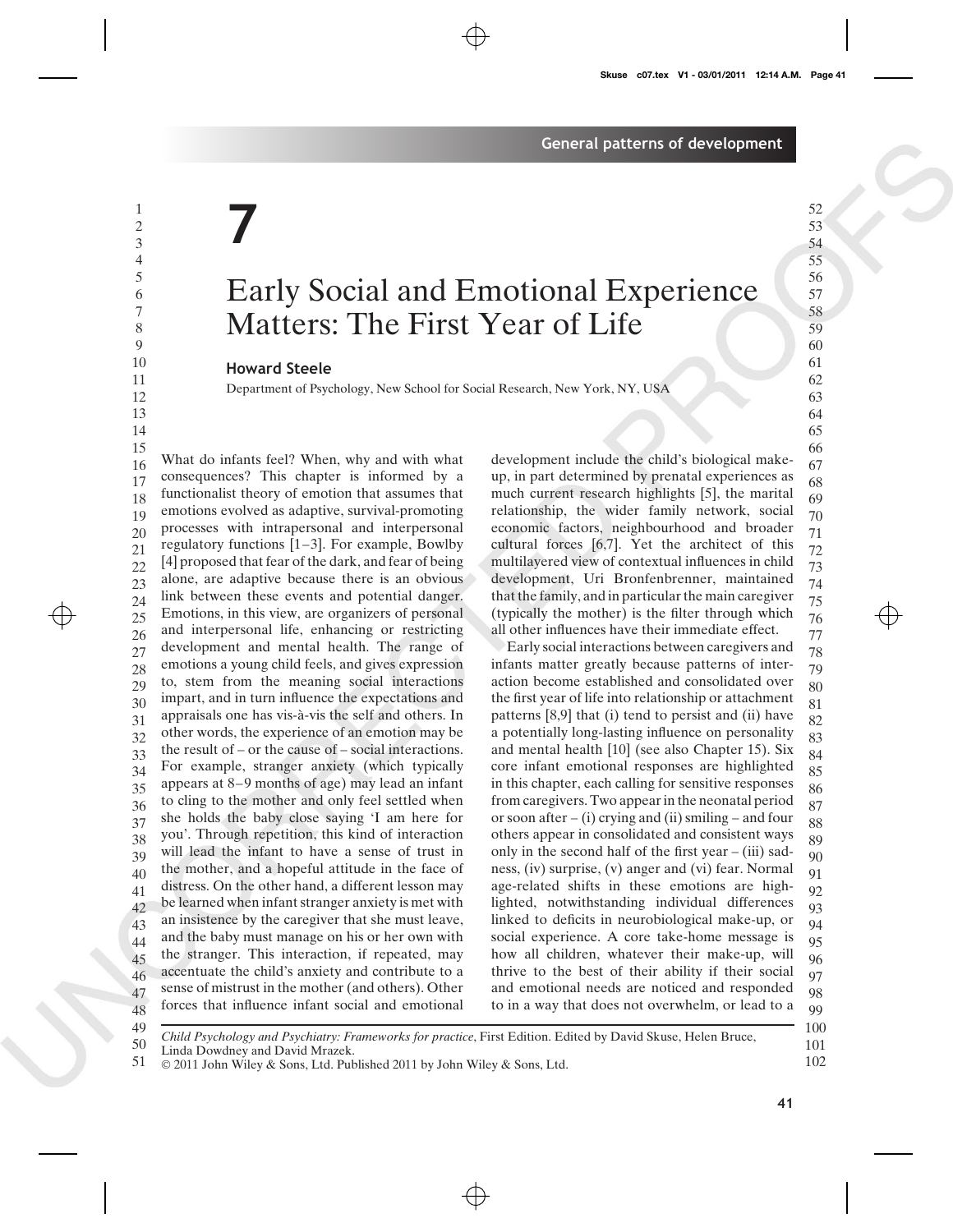feeling of neglect. Familiarity with the normative sequence of emotional development in the first year of life, outlined in this chapter, may aid the professional and parent alike in knowing how and when to respond to infants' emotional signalling. 1 2 3 4 5

6 7

#### **CRYING** 8

Newborn babies cry for typically about 30–60 minutes in a 24-hour period. This is about 10–20% of their waking time because newborns (fortunately) sleep for approximately 16 hours, or two-thirds of the day. As with all behaviours, there is a wide range of normal variation, but the 10% of infants who cry for more than 3 hours per day are distressed as much as half of their waking time. This not only causes great concern to caregivers but is also linked to postnatal depression, marital stress and shaken baby syndrome. Fussiness appears to peak at 6 weeks universally [11], but fortunately very cranky newborns typically become much more settled by 3 months of age. And babies whose cries are responded to promptly and efficiently in the first three months, in the context of high marital satisfaction, cry significantly less at 9 months [12]. 9 10 11 12 13 14 15 16 17 18 19 20 21 22 23 24 25 26

Infant cries have been reliably identified by scientists, mothers and others as fitting one of three types, indicating (i) hunger; (ii) fatigue or (iii) pain, the latter being a short, sharp, elongated piercing sound followed by apnoea. The hunger cry is one that builds steadily, while the fatigue cry is more of a whimper. Clearly, being in close proximity to an infant helps a caregiver to identify correctly the source of the distress, and responding promptly with sensitivity is the appropriate action. 27 28 29 30 31 32 33 34 35 36

37

#### **SMILING OR JOY** 38 39

The natural course of the smiling response is an instructional illustration of how emotional capacities steadily and gradually appear only partly in response to the quality of care received. In other words, there are well-documented timetables by which certain positive and negative emotions show themselves on infants' faces and in their behaviour. At the same time, the infant's capacity for showing and sharing a wide range of emotions is related to the face the baby sees on the mother or father or other who assumes the responsibility of providing care. Attentive care, including simple verbal 40 41 42 43 44 45 46 47 48 49 50 51

descriptions of emotion, in response to infants' emotional expression, is likely to promote children's accuracy in labelling and understanding emotional expressions, and sequences [13,14]. 52 53 54 55

Newborns do not smile, or only appear to smile as when the corners of their mouths upturn slightly in a Mona Lisa way. Such positive expressions are fleeting and appear to indicate sensory comfort, for example following a feed, or the passing of wind, or otherwise becoming used to the good feelings of having some control over being a body in this world. This fleeting positive expression becomes more consistent and definite over the first 6–8 weeks. By 8–10 weeks, there is progression to what is a somewhat more elaborate closed or open mouth smile linked to familiarity with what the infant is looking at, either animate (e.g. mother's face) or inanimate (e.g. a mobile over the baby's crib). For caregivers this is a noticeable advance, and infants of 2 months are frequently said to be smiling. This unfolds into a full social chuckle in the 12–16-week period, completing the initial emergence and organization of the smiling response such that frequent social smiling and laughter are commonly seen only at 4 months. Positive joyful expressions take on an increasingly differentiated range, dependent on the interaction partner. The developmental course of the smiling response appears to be the result of 'hard-wired' neurobiological programming insofar as smiles develop in babies who are born blind. Yet, the smile of the person who has never had sight lacks much of the nuance and complexity seen in sighted people, who have had the benefit (and risk) of the full range of visually perceived social interaction [15]. 56 57 58 59 60 61 62 63 64 65 66 67 68 69 70 71 72 73 74 75 76 77 78 79 80 81 82 83 84 85 86

## **SURPRISE, ANGER AND SADNESS**

Surprise, anger and sadness represent a chain of emotions that result from a functioning memory and set of expectations regarding a hoped for experience or interaction. Surprise, indicated by a vertical oval open mouth and raised eyebrows, is the natural result when things don't appear as they should, or things don't go our way. And when restoration of the hoped for event or interaction does not follow, surprise can quickly turn to protest or anger, with a characteristic furrowed brow and gritting of teeth [16]. And, finally, should this not lead to a successful restoration of the hoped for outcome, resignation and sadness, even 90 91 92 93 94 95 96 97 98 99 100 101 102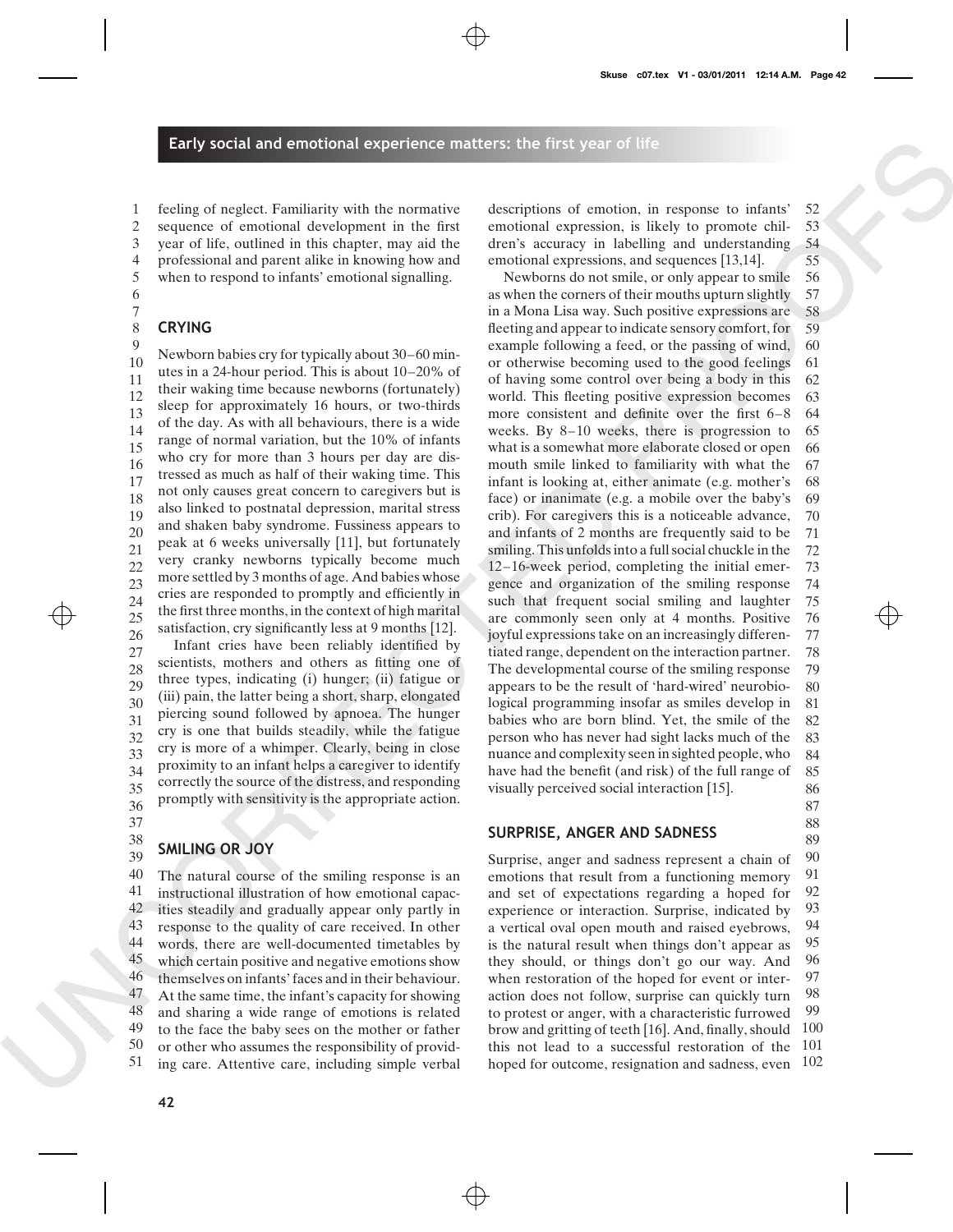depression, may follow [4]. The point here is that a rather sophisticated cognitive appraisal process underpins these emotional expressions, and it is only in the latter half of the first year that we see definite expressions of these facial expressions of emotion. The caregiver who reads well these emotions on the face of his/her baby will know how valuable it is to speak aloud about the good reasons for feeling these emotions, and the diverse ways of addressing them. Here the point is that research underlines how vital it is to speak to infants, especially from 4 months onwards, in a simple clear way, *describing* what the infant is doing, appears to want, and what one (or others) did or are doing in response. This is the ideal parental response to shared or joint attention [1,13]. In this way, infants will learn the rewards of feeling a range of positive and negative emotions, blended emotions, sequential and mixed emotions, coming to see the natural

function and value of emotional experience. 20

21

#### **FEAR** 22 23

Interestingly, the appearance of an organized expression of fear is directly linked to the onset of locomotion around 8–10 months, and the cognitive-motoric achievement of object permanence [17]. With organized knowledge that a valued object can be out of sight, but remains in mind, and can be recovered, infants show stranger anxiety [4], or 8-month anxiety [18]. Fearful protest may bring the caregiver back. Clinically, it is a source of concern when a 1-year-old infant separates *too easily* from a caregiver without protest. Once able to move on their own, infants can easily find themselves in danger, looking over a precipice. Fear is an adaptive response, and one that typically leads to social referencing (looking at the trusted caregiver for cues as to how to behave). The powerful social influence of the trusted caregiver has been demonstrated in classic experiments involving a visual cliff where a crawling infant is placed atop a flat surface that looks (to the infant) as if proceeding would entail falling. It is actually a transparent surface that can support the infant. On their own, infants are typically fearful of the apparently imminent fall, and will not proceed. Yet, when their mother signals to them in a positive way, assuring them it is safe, infants advance, conquering their fear [19]. This effect of trust in the caregiver has 24 25 26 27 28 29 30 31 32 33 34 35 36 37 38 39 40 41 42 43 44 45 46 47 48 49 50 51

# **General patterns of development**

been noted repeatedly, particularly when a secure infant–caregiver attachment typifies the pattern of relating. Where fear appears on an infant's face or is indicated by his or her behaviour (e.g. freezing) *in the presence* of the caregiver, evidence suggests that there is a troubling disorganizing element to the child's relationship with the caregiver, one with long-term adverse mental health correlates (see Chapter 15). 52 53 54 55 56 57 58 59 60

The identifiable facial expressions of these emotions – joy, sadness, surprise, anger and fear – were noted by Darwin [2] and then shown to be recognizable around the globe by Ekman and his colleagues [16]. At the same time, the clarity and organization with which infants show these emotions, and later demonstrate verbal labels for them, has been linked to sensitive and responsive care over the first year of life [12,13]. Deficits in labelling emotion faces have been noted during middle childhood for those whose early experience was deficient [20]. 61 62 63 64 65 66 67 68 69 70 71 72

# **CONCLUSION**

There is a paradox about early social and emotional development regarding two matters of perhaps equal importance to note: (i) Infants are far more perceptive and competent than was appreciated 50 years ago, calling for respect and sensitivity on the part of caregivers from earliest infancy, if not the moment of conception, forwards, and (ii) yet there is little evidence to support the notion, very popular in 1970, that 'bonding' occurs shortly after birth. The latter notion led to much (over) concern that no mother (or father) should miss out on the '*vital*' opportunity to bond with one's infant in the seconds, minutes and hours after birth – an anxiety-provoking and unhelpful message. Social experience, and attunement between caregivers and infants is vital, but mistakes on the part of caregivers, hopefully not major ones, are inevitable. It is both consistency of care, and reparation following a ruptured, incomplete or confusing interaction [3], that typifies normal social development and optimal mental health outcomes. Professionals and parents alike can benefit from this knowledge that occasional conflict is to be viewed as inevitable and repair/resolution – to be initiated by the caregiver – is seen as essential. A caregiver who invests in reliably repairing ruptures in early infancy, following caregiver 76 77 78 7ς 80 81 82 83 84 85 86 87 88 89 90 91 92 93 94 95 96 97 98 99 100 101 102